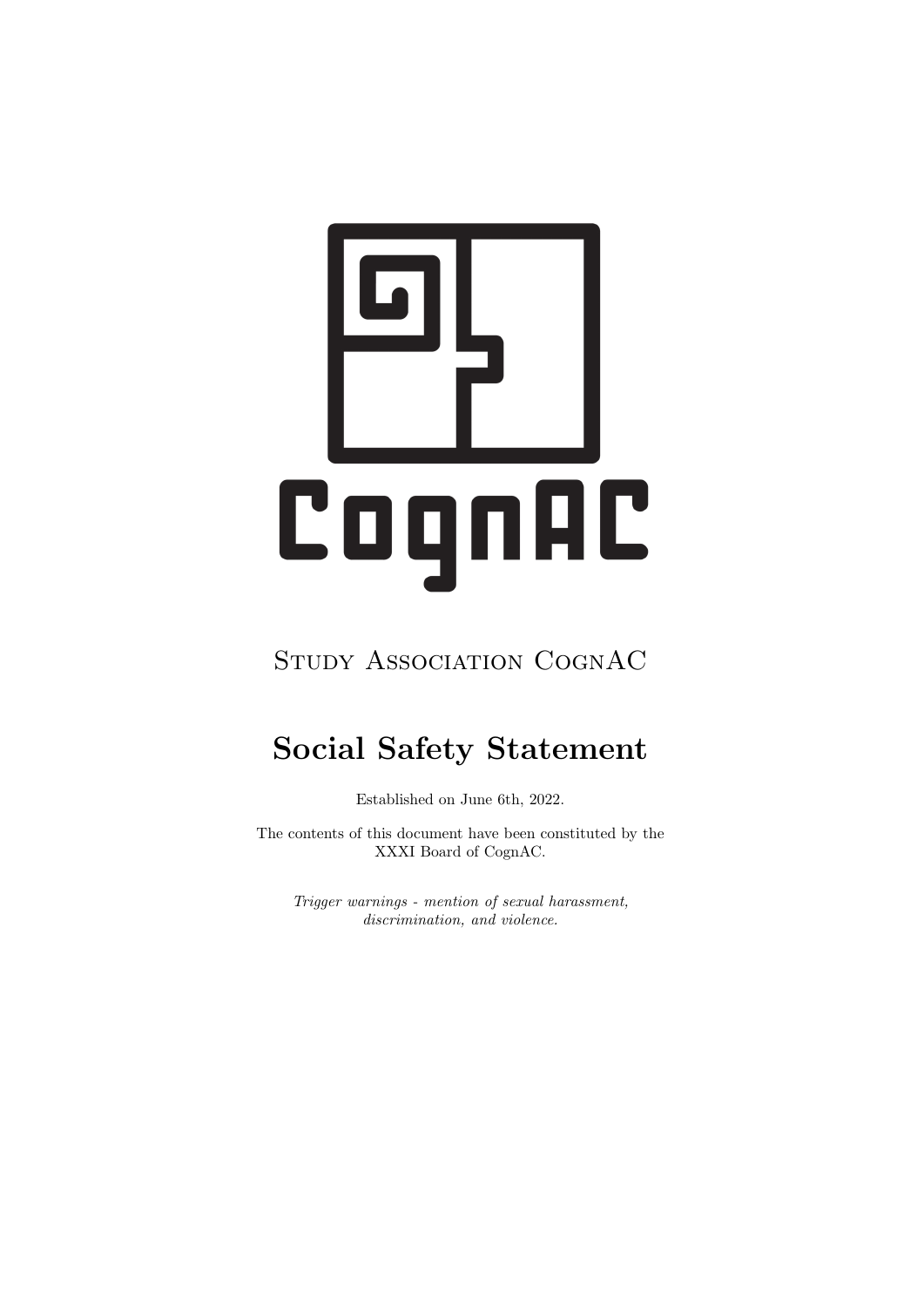### 1 General

As a study association, CognAC would like to create a safe environment for all of our members. This includes stating clearly what kind of behaviour is not tolerated at our activities and within our association.

If you experience or witness any of the below mentioned behaviours you can contact the board of CognAC, immediately in person or after the fact at secretary@svcognac.nl. You can also contact (if applicable) the committee organising the activity. In addition, or if you are not comfortable informing the board or organisers in person, you can turn towards the following [resources](https://www.ru.nl/currentstudents/during-your-studies/overview-counsellors-advisors/student-support/).

In any situation, if you feel that you are being mistreated or treated unkindly or you see this happening to someone else please do not be afraid to notify someone! Even if you are not 100% sure someone is acting inappropriately intentionally towards you or someone else, do not hesitate to approach the board or organising party.

- CognAC does not tolerate excessive alcohol usage or forced drinking at our activities. This is also specified in our Alcohol Regulations. If you see someone else being forced to drink any amount of alcohol that they do not appear comfortable with. We want to stress that the use of alcohol should remain fun for all parties and we do not want anyone to go over their limits.
- CognAC does not tolerate drug use of any kind at our activities. This includes soft and hard drugs, but excludes alcohol, caffeine, nicotine and prescribed medication.
- CognAC does not tolerate bullying at activities or in (online) CognAC spaces. Jokes or comments that may not appear harmful to the person saying them may still harm those who they were said to.
- CognAC does not tolerate any kind of discrimination at our activities. Discrimination entails the unjust or harmful treatment of a group of people with a set characteristic. Factors used to discriminate can be: race, socioeconomic background, sexual orientation, gender identity or expression, religion, skin colour, disability, life-style, etc. This also includes microaggressions, which is a term used for hostile, ignorant or stigmatising behaviours or sayings used against marginalised groups.
- CognAC does not tolerate any kind of inappropriate sexual behaviour at our activities. Overstepping someone's boundaries (e.g. physical touch) is not always intentional, however you always reserve the right to notify organisers if you are uncomfortable. Remember that consent should always be given explicitly and can always be revoked.
- CognAC does not tolerate violent behaviour of any kind at our activities. This includes any behaviour that threatens or harms an individual, physically or mentally. Violent behaviour can also be destroying someone else's property.
- CognAC does not tolerate misuse of power against its members or be-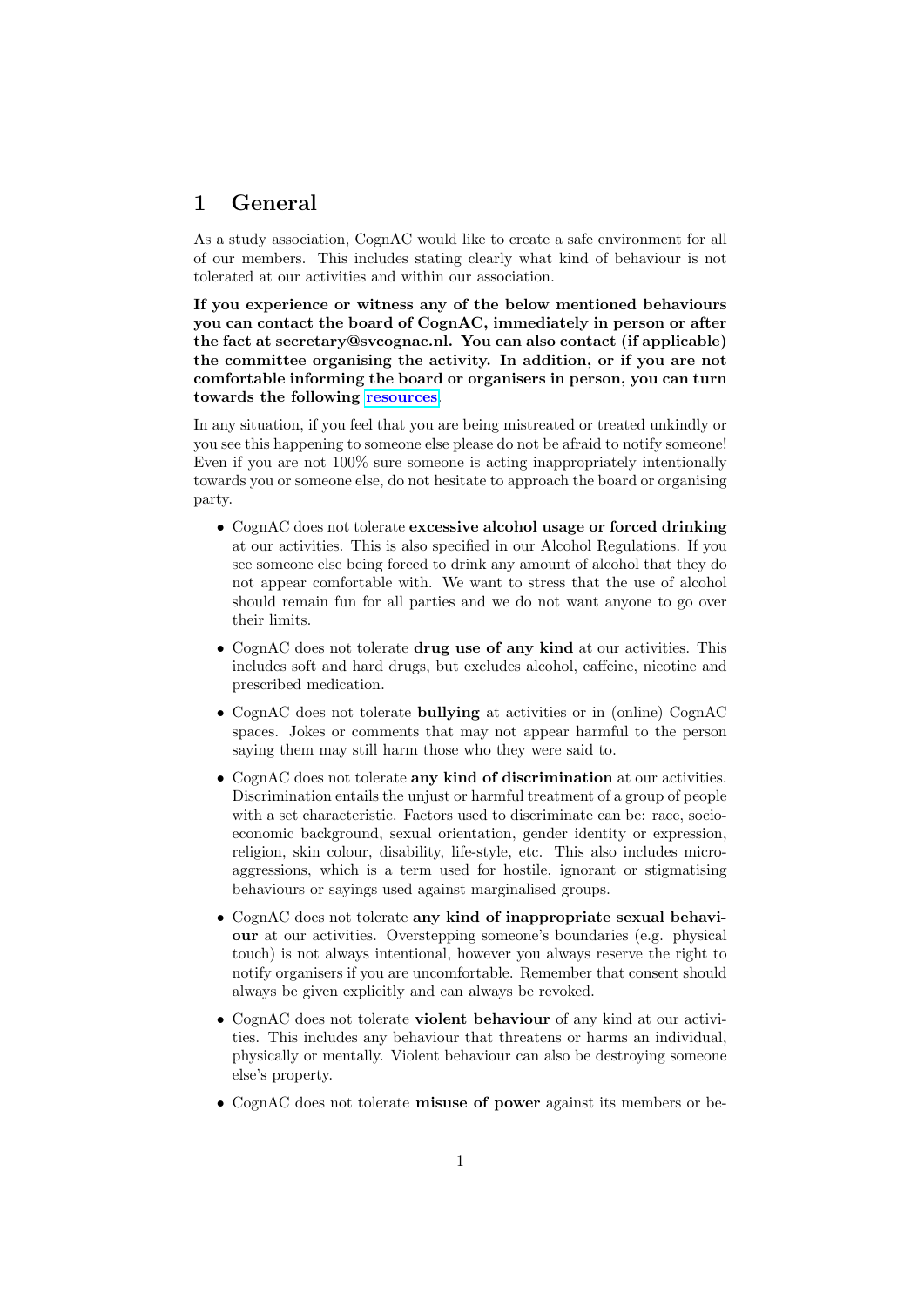nefactors. This can mean that someone is behaving inappropriately under the guise of it being necessary for the committee/board.

### 2 In the moment

The opening of this document highlights the stance of CognAC on inappropriate behaviour and gives initial guidance on how to report such situations. Beyond this, we would like to give information on how to deal with inappropriate situations, should you find yourself in them or witness them.

First and foremost, if you are in such a situation it is not your fault. It is also advised to talk about it if something happens to you, because this may help prevent something similar from occuring in the future. Following these guidelines can help you ease the situation/deal with the behaviour at the time you find yourself in it.

Depending on the degree of undesirability you can immediately try to communicate with the people involved. Do first assess the possible danger for you and others before confronting someone. For example, if someone is being unreasonable because they are very drunk, talking to them will probably not help the situation. It is then best to remove this person/have this person removed and deal with the consequences later. If this is unfeasible or you are afraid to enter into dialogue try to remove yourself from the situation and seek help from those you trust! These people can (but not necessarily must) be the board or organising committee.

Do not be afraid to speak up if you are uncomfortable/notice someone being uncomfortable! Try to remain calm and do not take up an aggressive stance or the situation may escalate. You can consider using "I" statements and asking questions. Examples of what you can say:

- "I feel uncomfortable when you do/say [X], could you stop?"
- "I think you're making others uncomfortable when you do/say [X], could you stop?"
- "I feel uncomfortable talking about [X] with you/right now. Can we change the topic?"
- "I don't think everyone feels comfortable talking about [X] with you/right now. Can we change the topic?"
- "I don't think the term  $'[X]'$  is appropriate, could you use  $'[Y]'$  instead?"
- "I don't think what you're saying is appropriate."

### 3 Reporting

If any inappropriate behaviour has happened to you or you have witnessed it, you should report it. Ideally this could be done as soon as possible, but if this is not possible or you feel uncomfortable due to something that happened long ago, you can always still report it. This can be done by approaching a board or committee member.